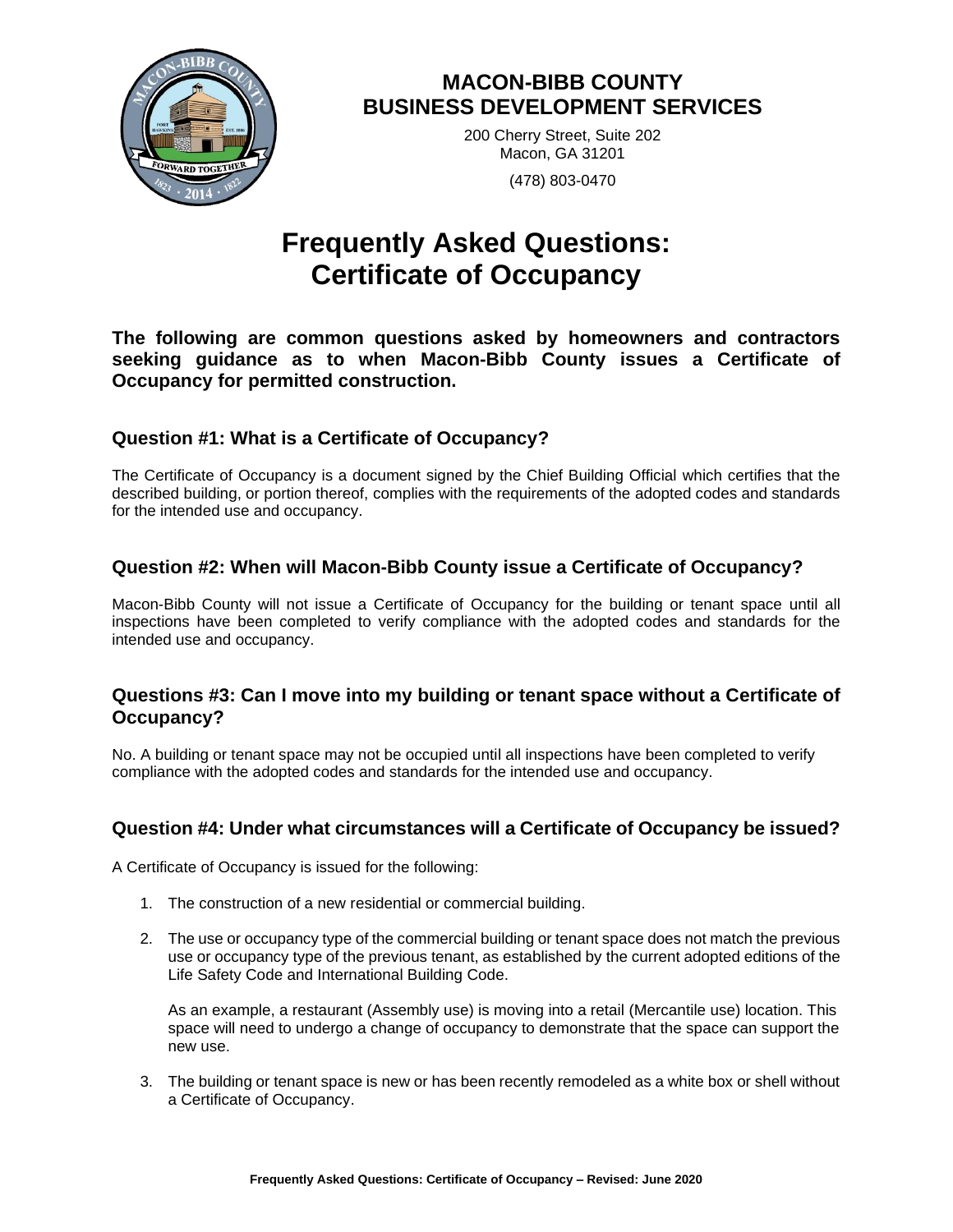This space is essentially a blank slate, which currently does not have an established use or occupancy type. This space would require plans to undergo a change of occupancy to support the new use.

4. The use within the building or tenant space has increase to a higher hazard level.

As an example, an office is a Business use (Group B occupancy) and the use changes to an outpatient surgery center, which is also a Business use. However, the outpatient surgery has the potential of having patients that are incapable of self-preservation, which would engender a review of the facility. Whereas, a grocery store, which is a Mercantile use (Group M occupancy) is being converted to another Mercantile use, like an auto parts store would not engender the need for a Certificate of Occupancy.

# **Questions #5: My existing building or tenant space does not have a Certificate of Occupancy; can I have a new Certificate of Occupancy issued?**

Macon-Bibb County contains dwellings and commercial buildings that pre-date the issuance of Certificates of Occupancy; however, we recognize that through continue use of the dwelling or commercial building the occupancy rights have already been established. The issuance of a Certificate of Occupancy establishes that the building complies with those codes and standards in affect at the date of issuance. We cannot retroactively verify that your building complies with the code and standards in affect at the date the occupancy rights were established.

If a new Certificate of Occupancy is required for your building, plans must be submitted, a permit must be issued, and inspections must occur to verify that the building complies with the current codes. This process is necessary to verify compliance with the codes in effect for the use or occupancy type. Once the use or occupancy type has been verified in compliance with the adopted codes, Macon-Bibb County will issue a new Certificate of Occupancy.

# **Questions #6: Will Macon-Bibb County issue a Temporary Certificate of Occupancy?**

Yes, Temporary Certificates of Occupancy may be issued under the following conditions:

- 1. The building is public use (commercial) and not a private dwelling. This would exclude dwellings, hotels, motels, and apartments from the Temporary Certificate of Occupancy process.
- 2. All life safety issues must be resolved and approved through the inspection process.
- 3. The fire protection systems must be in place, as required by the scope of work for the permit. This would include passive fire protection systems like fire resistance rated assemblies, and active fire protection assemblies like automatic sprinkler systems and fire alarm systems.
- 4. The Temporary Certificate of Occupancy may not exceed 30 (thirty) calendar days. The end of the 30 (thirty) days, the applicant may petition the Chief Building Official for another period not exceeding 30 (thirty) calendar days.
- 5. The issuance of a Temporary Certificate of Occupancy will include conditions stipulated by Macon-Bibb County. The petitioner for the Temporary Certificate of Occupancy acknowledges at Macon-Bibb County may revoke the Temporary Certificate of Occupancy for failure to comply with the conditions established for temporary occupancy.